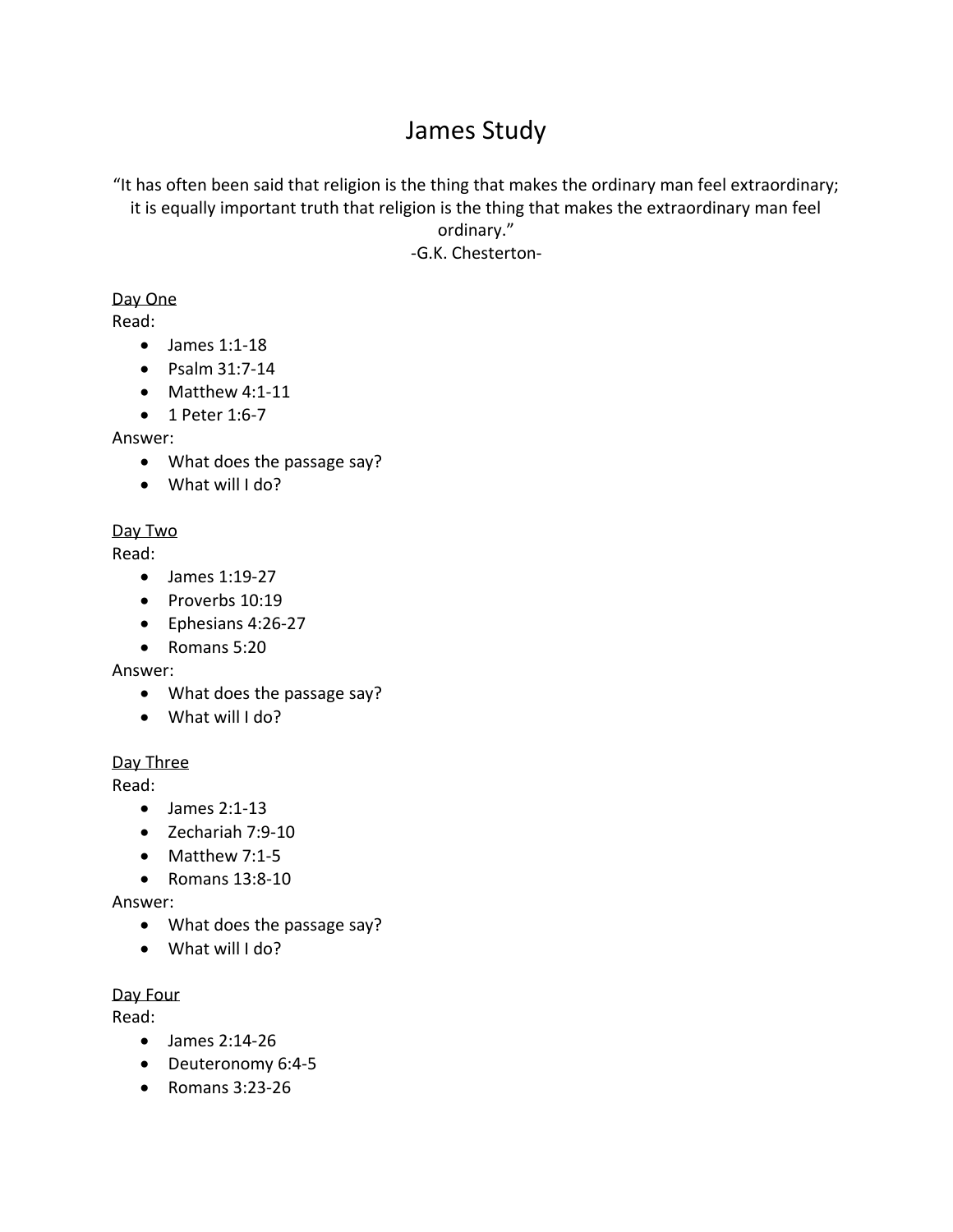• Ephesians 2:8-10

#### Answer:

- What does the passage say?
- What will I do?

### Day Five

Read:

- James 3:1-12
- Galatians 1:26-27
- Psalm 12
- Matthew 12:36-37

Answer:

- What does the passage say?
- What will I do?

### Day Six

- Take this day to catch up on reading, pray and spend time journaling about what the Lord has revealed to you so far
- "I will turn their mourning into joy, give them consolation and bring happiness out of grief." (Jeremiah 31:13)
	- o Spend some time in this scripture. What does it say and what will you do?

# Day Seven

• Scripture memory day – go back and work on memorizing James 1:2-3

# Day Eight

Read:

- James 3:13-18
- Proverbs 11:18
- Romans 12:9-21
- Galatians 5:22-23
- Hebrews 12:11

# Answer:

- What does the passage say?
- What will I do?

# Day Nine

Read:

- James 4:1-12
- Psalm 9:19
- John 4:23-24
- Galatians 1:10
- 1 John 5:13-15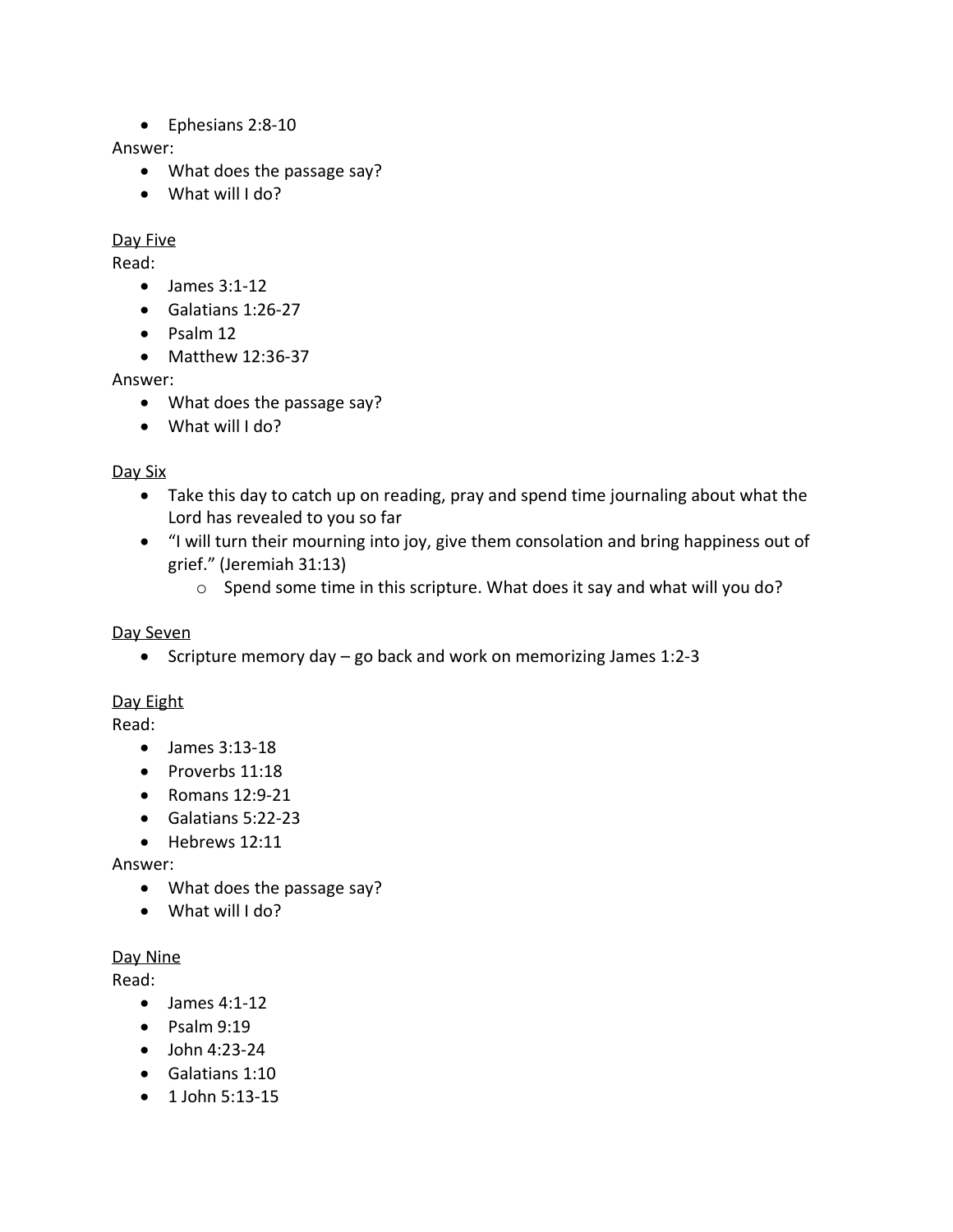Answer:

- What does the passage say?
- What will I do?

Day Ten

Read:

- James 4:13-17
- Proverbs 27:1
- Acts 18:19-21
- 1 Corinthians 5:6-8

Answer:

- What does the passage say?
- What will I do?

#### Day Eleven

Read:

- $\bullet$  James 5:1-6
- Matthew 5:38-42
- Hebrews 10:35-39
- Revelation 20:11-15

#### Answer:

- What does the passage say?
- What will I do?

#### Day Twelve

Read:

- James 5:7-20
- $\bullet$  Joel 2:23
- Matthew 5:33-37
- Hebrews 11:32-40
- 1 Peter 4:7-11

Answer:

- What does the passage say?
- What will I do?

#### Day Thirteen

- Use this day to catch up, re-read James, and spend time in prayer.
- "But the fruit of the Spirit is love, joy, peace, patience, kindness, goodness faithfulness, gentleness and self-control. The law is not against such things." (Galatians 5:22-23)
	- o Spend some time in this scripture. What does it say and what will you do?

Day Fourteen